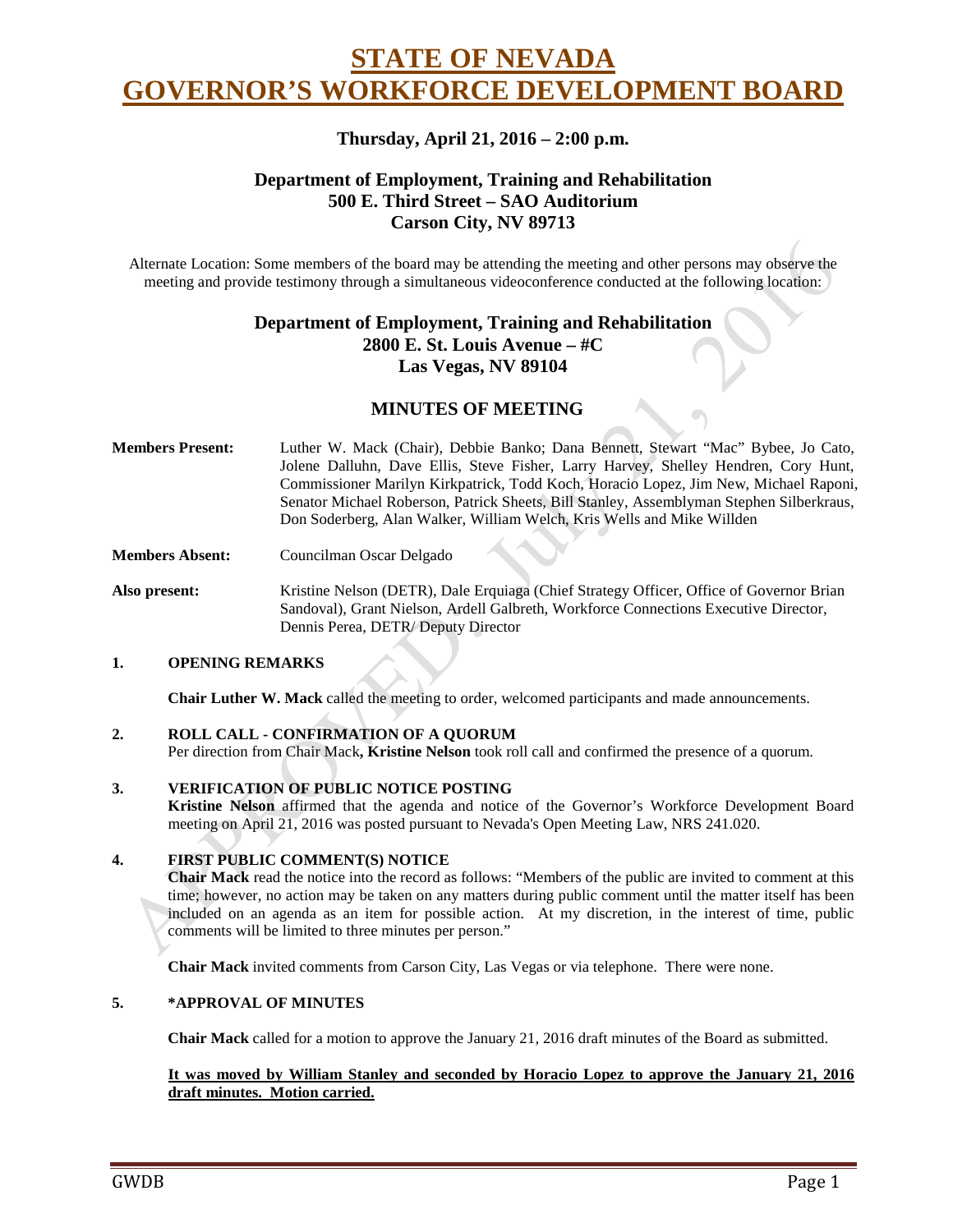# **6. \*APPROVAL OF MINUTES**

**Chair Mack** called for a motion to approve the February 18, 2016 draft minutes of the Board as submitted. **It was moved by William Stanley and seconded by Jo Cato to approve the February 18, 2016 draft minutes. Motion carried.** 

#### **7. INFORMATIONAL/DISCUSSION – Changes to Nevada's Workforce Development System: Executive Order No. 2016-08 – Order Regarding Workforce Development, the Establishment of the Office of Workforce Innovations (OWINN)**

**Dale Erquiaga, Chief Strategy Officer, Office of Governor Brian Sandoval** addressed a Governor's Executive Order, which makes substantive changes to Nevada's Workforce Development System. Governor Sandoval embarked on a review of workforce development and postsecondary education following the 2015 legislative session. Mr. Erquiaga had previously served as Nevada's Superintendant of Public Instruction with responsibility for K-12 education. The Governor then asked him to take on two tasks: Develop a strategic planning framework for the cabinet in general and very specifically to connect K-12 educational work with workforce development and postsecondary education. This will address the skills gap, in that not enough students are continuing their education after high school. As the economy diversifies, this skill gap worsens. The State Board must play a larger role than it has in the past. In response, the Governor issued Executive Order 2016-08.

The Executive Order orders the following:

- Creates this Executive Committee to streamline the activities of the larger Workforce Development Board
- Reorganizes/realigns economic sector councils, particularly toward adding sector councils in construction and retail services
- Creates the Office of Workforce Innovation (OWINN). OWINN will be funded for the next 15 months using federal Governor's reserve dollars from WIO grants

A small staff will assist with career pathways, serving sector councils, this Board and the Executive Committee.

The major players included in this coordination effort include:

- DETR
- State Department of Education
- State System of Higher Education
- Department of Health and Human Services

Other players include:

- Office of Economic Development
- Office of Science, Innovation and Technology
- Department of Veteran's Service
- Local workforce boards
- Nonprofit community
- Private businesses
	- Labor organizations

# **8. \*FOR ACTION – Ratification: The Establishment of the GWDB's Executive Committee – Rules of Practice**

**Mr. Erquiaga** stated that the Governor wanted to make it clear to this body that the Executive Committee would be bound by rules of practice. They are not a substitute for the State Board. They are empowered to take certain actions in the period between Board meetings. Their actions are subject to Board ratification. They are not allowed to spend money without Board authorization. Creation of the Executive Committee will allow more frequent meetings without requiring the attendance of the full Board. The draft rules of practice were presented.

**It was moved by William Stanley and seconded by Jo Cato to approve the Rules of Practice as submitted. Motion carried.**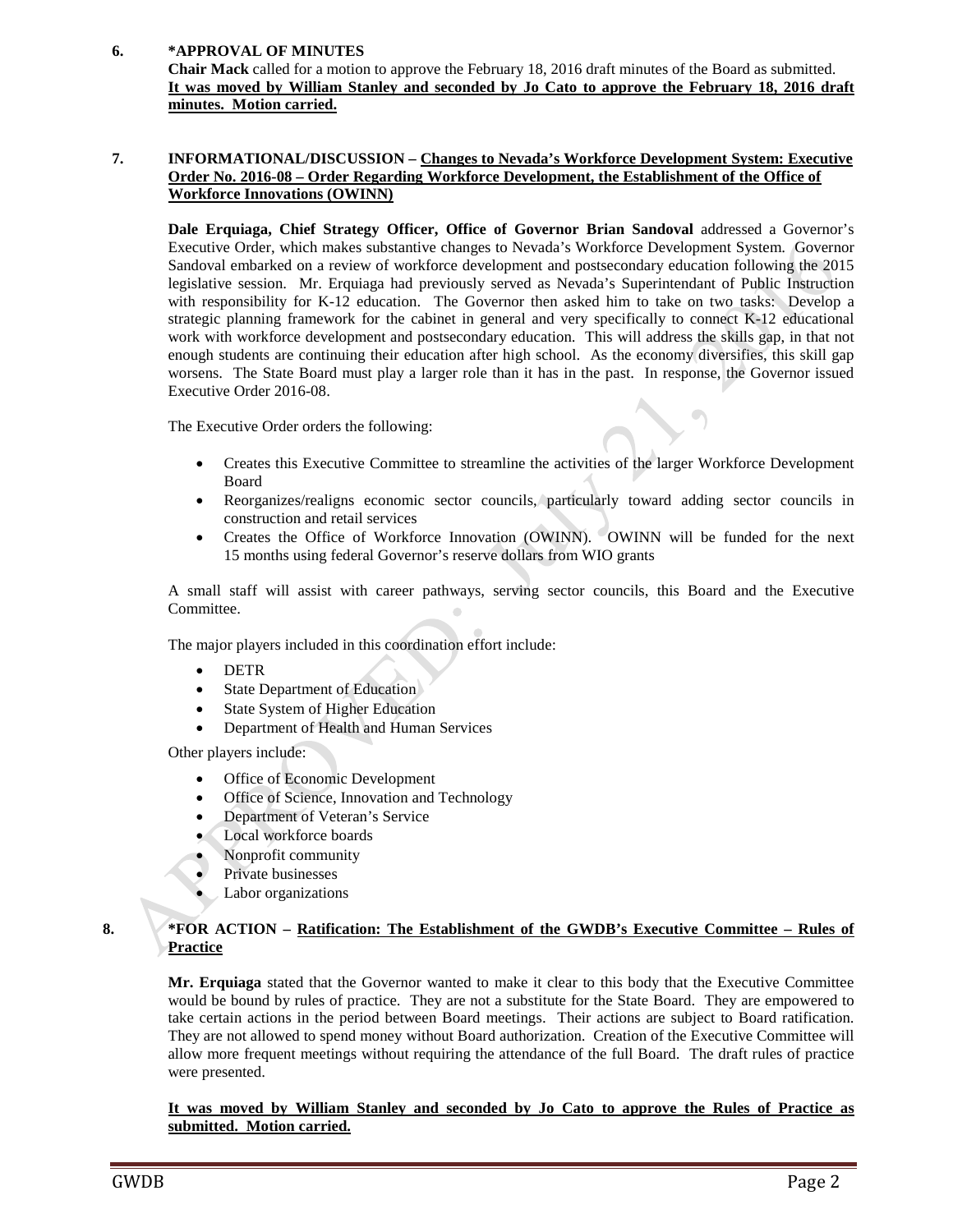# **9. \* FOR ACTION – Ratification: Restructuring of the GWDB's Industry Sectors Council**

**Mr. Erquiaga** stated that sector councils are required by state law. The Governor asked DETR and the Office of Economic Development to rethink the model and to focus the sector council membership on two things. They must be labor and business representatives primarily, with higher education also reflected. They must be thought leaders in their industry, participating in human resources, skilled resources and human capital management for emerging and foundational industries in the State. The membership of the councils has been reconfigured. There will also be a reconfiguring of how the councils are used, to include very specific charges.

The Economic Forum is comprised of state economic leaders, who must digest information presented to them by specific government staff offices and then set or project the revenues to be used in balancing the State budget. This body meets in May and December and the forecasts are binding. The Governor asked that a similar model be used to create sector councils. The sector councils will serve as think tanks with the task of forecasting. The resulting information will be disseminated to all the entities identified in the law, who either receive funding or engage in this type of work. Over time, it is anticipated that this will enhance the unified WIOA plan and make the system more cohesive.

**Mr. Erquiaga** referenced the new recommendations to establish sector councils in the established industries identified for this Board. A couple of slots remain to be determined. He requested that the Board establish each council through a group motion. There has been significant feedback from the Executive Committee regarding the need to include workers, which is a voice that has not been reflected in previous councils.

**Mr. Stanley** asked about the appropriateness of establishing a construction council, as discussed during the Executive Committee session earlier in the month. **Mr. Erquiaga** referred to the agenda item and reviewed that it addresses ratification and restructuring of the GWDB industry sector councils. He suggested that the Board post establishment of the new councils as an agenda item at a future meeting.

In response to a question from Marilyn Kirkpatrick, **Mr. Erquiaga** confirmed that the Board has the ability to add individuals to the roster lists for sector councils in addition to adding council sectors.

**It was moved by William Stanley and seconded by Horacio Lopez to establish the councils as submitted by staff with the promise that the to-be-determined councils will be added at a later time. Motion carried.** 

**It was moved by William Stanley and seconded by Marilyn Kirkpatrick to agendize for a future GWDB meeting the entertainment of the addition of additional sector councils, including construction and retail.**

#### **Discussion:**

**Mike Raponi** suggested that this Board and the Executive Committee establish a clear process for identifying and adding industry sectors, to include strategic analysis and data analysis. **Ms. Kirkpatrick** voiced agreement. **Cory Hunt** stated that the Executive Committee should have the authority to expand or shrink sector councils as necessary. In addition, he suggested that the Executive Committee enact policies that consider primary versus secondary employment.

**Mr. Stanley** restated his motion.

**It was moved by William Stanley and seconded by Marilyn Kirkpatrick to allow the Executive Council the flexibility to determine which sector councils need to be established within the State. Motion carried.** 

#### **10. \* FOR POSSIBLE ACTION – Revision of State Compliance Policy No 1.5: WIOA Memorandum of Understanding (Revision of Existing Policy)**

#### **Grant Nielson** addressed four policies.

State Compliance Policy 1.5 provides instruction to local workforce development areas and provides memorandums of understanding, as required by law. These address two phases, the services portion of the policy and the resource sharing agreement. A critical element of the MOU is how resources are shared within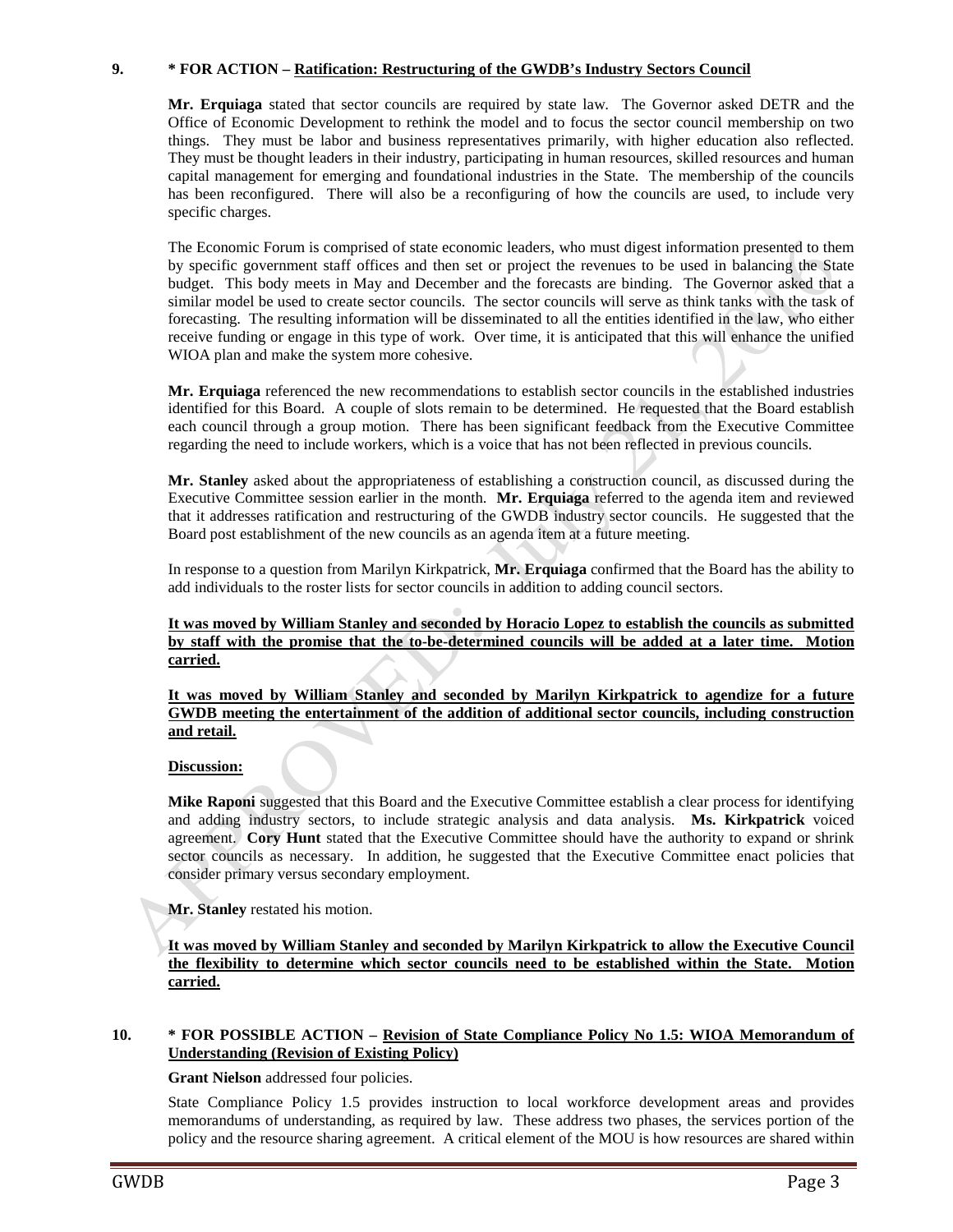the one-stop system in order to provide funding to cover operations. Both phases have deadline requirements, with the first being June 30, 2016 for creation of the services portion. The resources sharing agreement is due one year later.

**Shelley Hendren** referred to page two and suggested a change in terms from "objectives" to "goals" in reference to access, alignment, quality and outcomes. The policy references a requirement to review the MOU every three years. She suggested an interval of every four years, to allow it to coincide with the legislative session. **Mr. Nielson** replied that the three-year term is required by law.

# **It was moved by Marilyn Kirkpatrick and seconded by Horacio Lopez to approve the revisions to State Compliance Policy 1.5.**

#### **Discussion:**

**Ms. Kirkpatrick** noted the absence of the term, "re-entry." **Mr. Hunt** stated that the policy had been modeled directly to the WIOA legislation and draft regulations. In the MOU section, the re-entry partners are not considered a one-stop partner, which is why they were not included. He was not opposed to including this in a separate policy, if the Board wishes.

**Ms. Kirkpatrick** stated that she had been working independently with the Department of Labor and there is a one-stop (indiscernible) that has been put within many of the juvenile and adult jail facilities. There is a grant of up to \$500,000 to get the program up and running. They may not be a partner today, but this does not limit discussion on a future partnership. **Mr. Nielson** stated that policy only gives direction to local areas to create a local MOU. It does not prevent other partners from entering the MOU.

**Mr. Stanley** asked whether local participants are brought into the conversation about what the content of the MOU is or whether the content of the MOU is driven by the WIOA Act. **Don Soderberg** stated that it is a combination of both. There are certain standards within the WIOA act that the MOUs must abide by. Much of the detail will be negotiated by the various partners and the two local boards.

**Mr. Willden** referred to the last page of Mr. Galbreth's communiqué, which references other suggestions regarding resources and integration and asked whether these had been addressed. **Mr. Nielson** stated that the suggestion was to replace the word "collaboration" with "integrations," as not every part of the system is required by law to be integrated. The costs for such a requirement would be substantial.

**Ms. Kirkpatrick** referred to the suggestion of adding "and resources," after funds, surmising that this was possibly in reference to transportation that is sometimes integral for individuals in training and other programs. She stressed the importance of transportation resources. **Mr. Nielson** replied that the terms "cost" and "funds" are used specifically in the Act and regulation to address an issue that came out of the Workforce Investment Act. Many people in the one-stop system wanted to pay for the system cost with other services. He referred to the specific language in the Act, which states, "Therefore, under WIOA, each required partner must contribute a portion of their cash and/or in-kind contributions fairly evaluated toward maintaining the one-stop system."

**Ardell Galbreth, Executive Director** for Workforce Connections Southern Nevada Workforce Development Board addressed the rationale for use of the word "resources." He explained that the term "funds" is more or less limited to cash, whereas resources goes far beyond, to include transportation, housing and other types of in-kind support and services.

**Ms. Kirkpatrick** restated the motion.

# **It was moved by Marilyn Kirkpatrick and seconded by Horacio Lopez to approve the revisions to State Compliance Policy 1.5 with the replacement of the term "objectives" to "goals." Motion carried.**

#### **11. \* FOR POSSIBLE ACTION – Revision of State Compliance Policy No. 1.6: Eligibility for Adult and Dislocated Worker Employment and Training Activities (Revision of Existing Policy)**

**Mr. Nielson** stated that State Compliance Policy 1.6 addresses how to determine eligibility for the Adult and Dislocated Worker Program under WIOA. For the adult program, participants must be 18 years old and be authorized to be employed in the State. Males born on or after January 1, 1960, must register for selective service. The dislocated program includes the adult program requirements and also adds within 36 months, the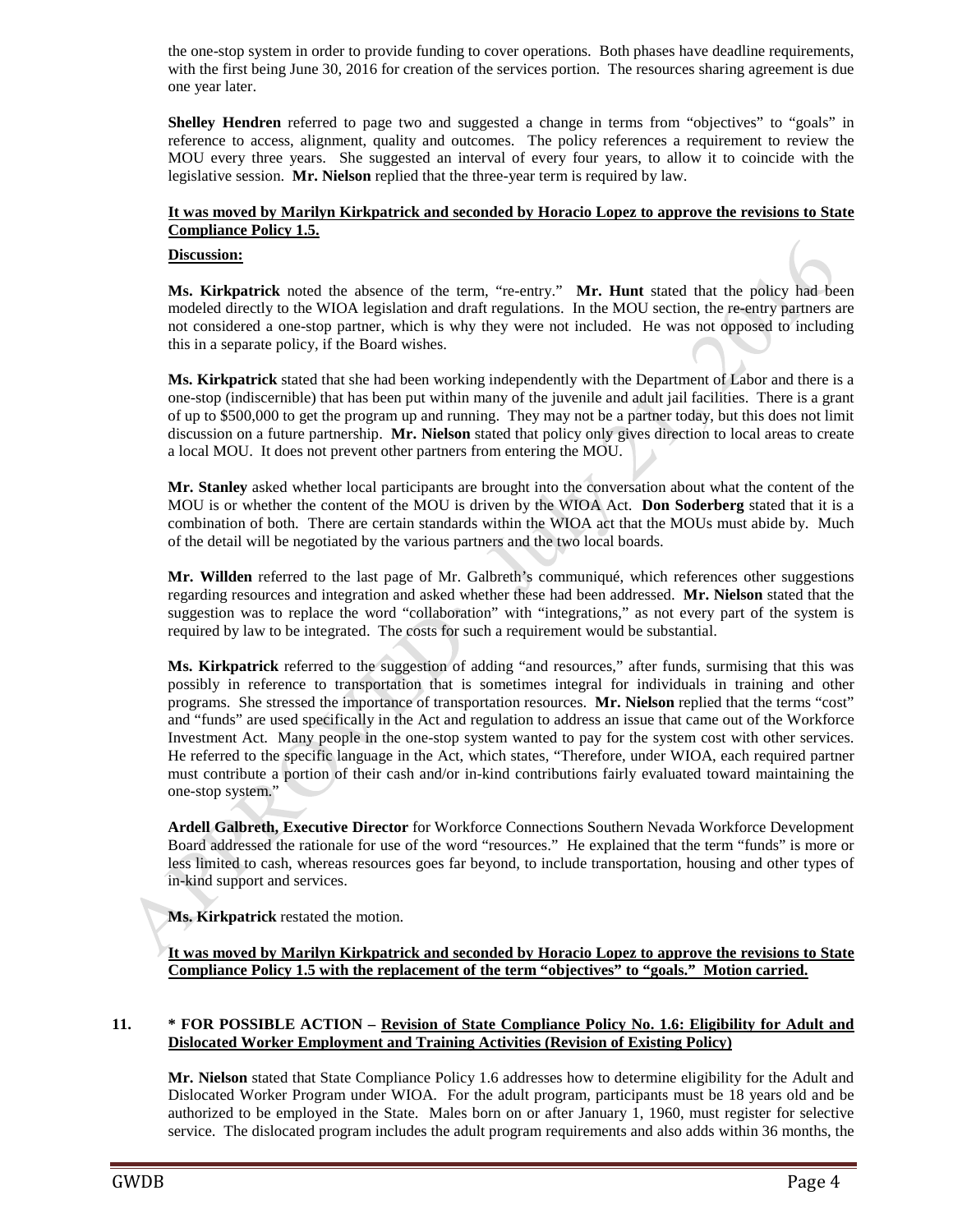individual must have been terminated, laid off or reviewed a notification of termination or layoff from a job or have exhausted entitlement to unemployment. Others included in the policy include: Displaced homemaker, spouse of an armed forces active duty member who has experienced a loss of employment or change in duty station. The policy also discusses what documentation the Department of Labor requires in order to prove these items that are required for those served in the program.

**Ms. Kirkpatrick** posed two questions: (1) How will enforcement occur as it relates to information contained in the file? **Mr. Nielson** replied that monitoring provisions are contained within another policy. A team of individuals is responsible for monitoring the workforce providers. The federal monitors then review this work under their own monitoring process.

(2) Will the underemployed be able to use this as a resource for obtaining required documentation that might otherwise require payment of fees? **Mr. Nielson** stated that he was unaware of any document that requires payment. **Ms. Kirkpatrick** cited examples, including arrest records, tax returns and social security cards. **Mr. Nielson** commented that the document contained in the policy is required by the government for participation. However, as an example, there are a number of ways for an individual to prove his date of birth and only one method is required by the policy.

**Mr. Galbreth** stated that the program has the ability to support expenses such as costs for birth certificates or necessary security cards. This includes transportation to and from the location where certification and/or documentation is obtained.

**Mr. New** referred to the policy as well as the recommendations from the two local boards. However, it was difficult to determine whether there is an amended version of a prior policy. **Mr. Nielson** replied that this revised version reflects changes made after the comments were received. After discussion regarding requirements to present a Social Security card, **Mr. Galbreth** stated that those who refuse to provide their Social Security number will not be turned away and will continue to be served. He added that there are very few cases where an individual refuses to provide their number.

**Mr. Stanley** referred to the 36-month limitation requirement and expressed concerns, in that in the construction industry, some individuals have been out of work for an extended period. **Mr. Soderberg** stated that 36 months may be appropriate under normal conditions, however at present, the State is emerging from a severe recession with an unprecedented duration. He suggested that the time limitation requirement be extended to 48 to 60 months. **Mr. Nielson** replied that there is no "magic number," and that the 36-month limit was reached as a result of a survey of states. He added that those who do not meet the 36-month requirement will still be eligible for the adult program, which has all the same services available. **Mr. Stanley** asked why any time frame was necessary, if the individual would be eligible for either program. **Mr. Nielson** explained that they come from different funding streams. Local boards have the ability to transfer 100 percent between programs.

**Mr. Galbreth** clarified that if dislocated workers are processed or served under the adult program, there is a possibility that they may have to be put in a priority of services and may then be moved down in the "food chain," in order to receive these types of services. This was the impetus behind the suggestion that 36 months should not be the guiding limitation.

# **It was moved by Don Soderberg and seconded by Debbie Banko to approve the revisions to State Compliance Policy 1.6, amending the 36-month limitation to 60 months.**

#### **Discussion:**

**Ms. Hendren** referred to page 6 of 10 and suggested that the three references to LWIB be changed to (indiscernible). She then referred to page 5 under definitions, attachment to the workforce, the verbiage, "Can be demonstrated by full-time employment of 30 hours a week or more." She asked if this came from statute or regulation.

**Mr. Nielson** replied that this is a State definition pulled from another State program. **Ms. Hendren** noted that individuals with disabilities often do not work fulltime, however, this does not mean that they are not attached to the workforce and in need of employment. **Mr. Nielson** clarified that they would sill be eligible for the other program.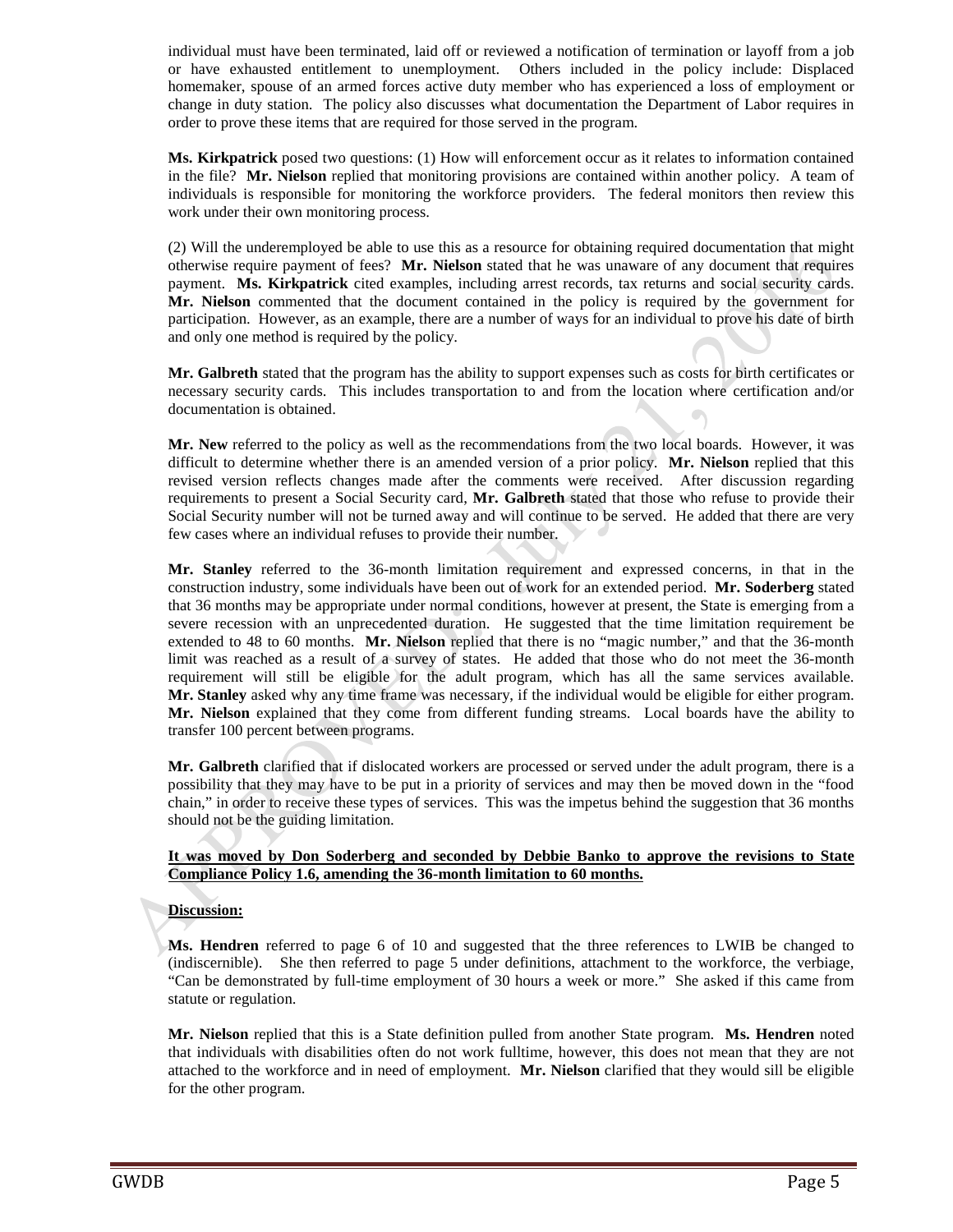**Mike Rapooni** stated that the policy was issued November, 2009 under WIOA, was revised in March and is currently going through another revision. **Mr. Nielson** replied that the current work represents a complete rewrite.

**Ms. Banko** asked how authorization to work will be verified if Social Security numbers are not required. **Mr. Nielson** replied that there are a number of ways to address that and multiple ways to approve authorization to work, including presentation of a document from List A and List B. He added that lack of a Social Security number is rare.

**Mr. Soderberg** restated his motion to include Ms. Hendren's suggested change in reference to LWIB on page 6 of 10.

#### **Motion carried.**

#### **12. \* FOR POSSIBLE ACTION – Revision of State Compliance Policy No. 2.1: Eligibility for Youth Services (Revision of Existing Policy)**

**Mr. Nielson** explained that this is the youth counterpart to 1.6, which addresses in school and out of school youth program eligibility.

In school youth are defined as youth ages 14 to 21, who is a low income individual and has one or more of the following barriers:

- Basic skills deficient
- English language learning
- Offender or ex-offender
- Homeless individual
- Individual who is pregnant or parenting
- Individual with a disability
- Individual who requires additional assistance to enter or complete an educational program or to hold and secure employment

Out of school youth are defined as 16 to 24 years old with one or more of the following criteria:

- Dropout from school
- Have received a diploma, but are either basic skills deficient or an English language learner
- An individual subject to the juvenile or adult justice system
- Homeless individual
- Pregnant or parenting individual
- Individual with a disability
- Low income individual

The remainder of the policy discusses data collection requirements and requirements for data element validation. It provides definitions to assist local workforce development boards in dealing with youth eligibility.

#### **It was moved by Horacio Lopez and seconded by Marilyn Kirkpatrick to approve the revisions to State Compliance Policy 2.1. Motion carried.**

# **13. \* FOR POSSIBLE ACTION – New State Compliance Policy No. 5.9: State Compliance Policy Creation and Update Procedure (New Policy)**

**Mr. Nielson** stated that Policy 5.9 outlines the guidelines for changes to policy and when to issue technical assistance, versus policy. It provides staff with the ability to make non-substantive changes, such as typographical errors.

#### **It was moved by Jo Cato and seconded by Marilyn Kirkpatrick to approve the revisions to State Compliance Policy 5.9. Motion carried.**